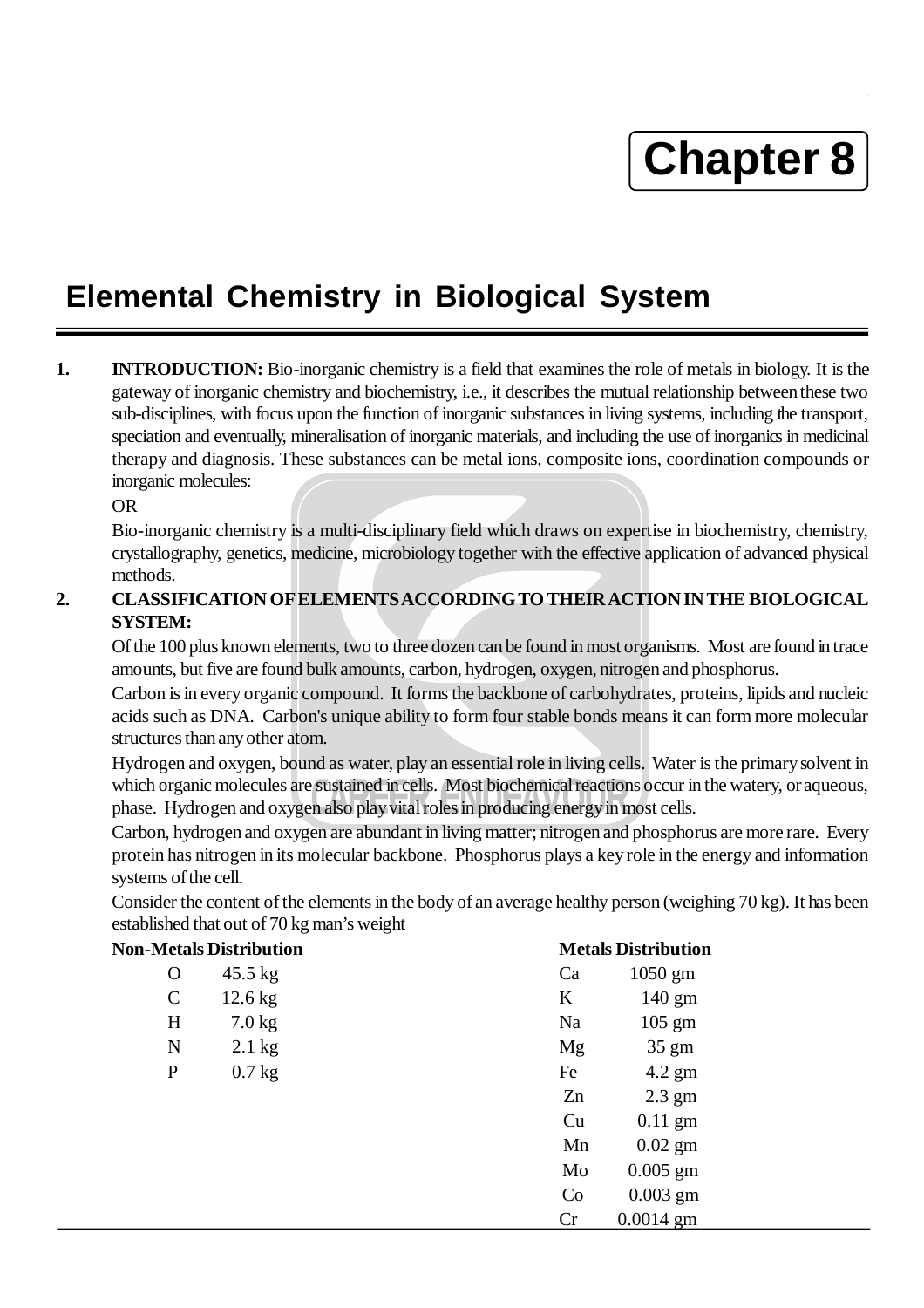Data shows that abundance of Cu, Mn, Mo, Co, Cr etc metals is < 1.0 gm but those are highly significant for biological system. This partial data helps to predict the order of abundance of metal ions in human body. It is showing a qualitative correlation with order of natural abundance of metals in geochemical distribution and seems that life evolved utilizing only those elements which are readily occur in earth crust.

#### **Biological functions of selected metal ions**

| <b>Metal</b> | <b>Function</b>                                             |  |
|--------------|-------------------------------------------------------------|--|
| Na, K        | Charge carrier, osmotic balance                             |  |
| Mg, Zn       | Structural, hydrolase, isomerase                            |  |
| ∴`a          | Structural, charge carrier, blood clotting, gene regulation |  |
| V, Mo        | Nitrogen fixation, oxidase                                  |  |
| Mn           | Photosynthesis, structural, oxidase                         |  |
| Fe, Cu       | Di-oxygen transport and storage, electron transfer, oxidase |  |
| Ni           | Hydrogenase, hydrolase                                      |  |

According to action in biological process and abundance of these elements can be classified in different categories.

- 1. Essential (O, C, H, N, P, Na, K, Mg, Cl, Ca, S etc.)
- 2. Trace (I, Fe, Cu, Zn, Mn, Co, Mo, Fetc.)
- 3. Non-Essential (Al, Sr, Ba, Sn etc.)
- 4. Toxic (Cd, Pb, Hg etc.)
- 5. Medicinally important element (Li, Ba, Gd, Tc, Pt, Au, Sb, Bi)
	- Essential elements are absolutely necessary for running the life processes.
	- Trace elements are also essentially required for life processes but exists in low concentrations.
	- Non-essential elements are not essential. If they are not present, other elements may serve their function.
	- Toxic elements are those elements which disturb the natural functions of the biological system. They are not required in biological system.

#### **Some metal dependent human systems.**

| <b>Human System</b>                            | Metal disbalance | <b>Diseases</b>              |  |  |  |
|------------------------------------------------|------------------|------------------------------|--|--|--|
| Nerve                                          | Na, K, Mg, Ca    | Epilepsy, personality change |  |  |  |
| Muscular                                       | Na, K, Fe        | Myotenia                     |  |  |  |
| Cardiovascular, heart, blood.                  | Mg, Ca, Na       | Hypertension                 |  |  |  |
| <b>Blood vessels</b>                           | Na, K, Fe, Cu    | Heart failure                |  |  |  |
| Digestive (stomouch liver)                     | Zn, Fe           | Liver cirrosis               |  |  |  |
|                                                | Cu               | Wilson's disease             |  |  |  |
| Urinary                                        | K, Mg, Ca        | Renal insufficiency          |  |  |  |
| Bone and skeleten                              | Ca, Mg           | Osteoporosis.                |  |  |  |
| <b>Application of Metal for Medicinal use:</b> |                  |                              |  |  |  |

Pt – Anti cancer agent.

Pt (II) complexes are most widely used for the treatment of cancer (cis-platin).